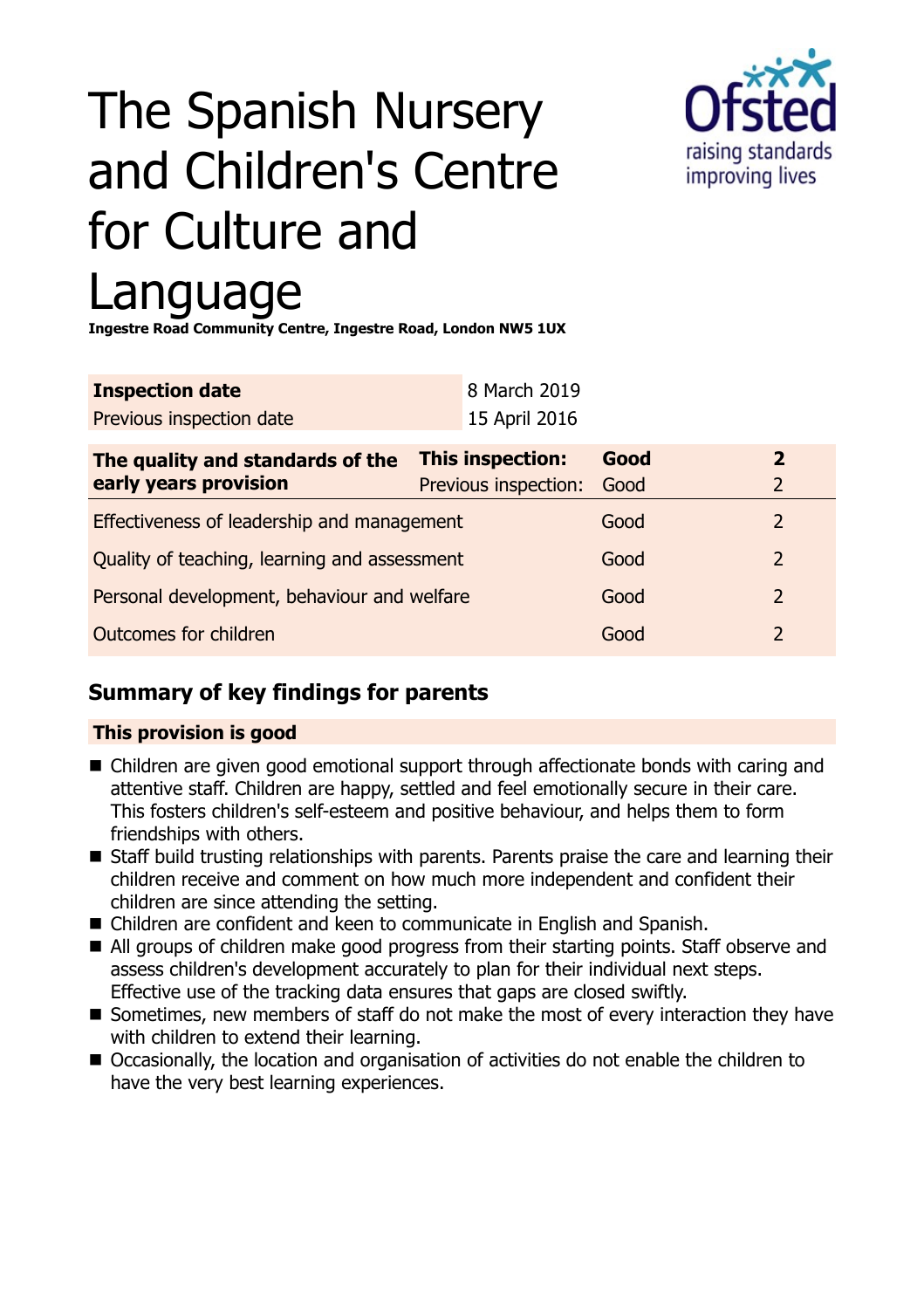# **What the setting needs to do to improve further**

### **To further improve the quality of the early years provision the provider should:**

- $\blacksquare$  support new members of staff further to make sure the quality of teaching is more consistent across all areas of the setting
- **n** review the organisation of some activities to ensure they are located and organised well in order to provide children with the best learning opportunities.

#### **Inspection activities**

- The inspector observed a range of activities indoors and outdoors, and assessed the quality of teaching and its impact on children's learning.
- $\blacksquare$  The inspector completed a joint observation of practice with the manager.
- $\blacksquare$  The inspector spoke with parents, children and staff at appropriate times throughout the inspection.
- $\blacksquare$  The inspector held meetings with the manager and the provider.
- The inspector looked at relevant documentation, including children's progress records, policies and procedures, and evidence of the suitability of staff working at the setting.

**Inspector** Damiana Cornacchia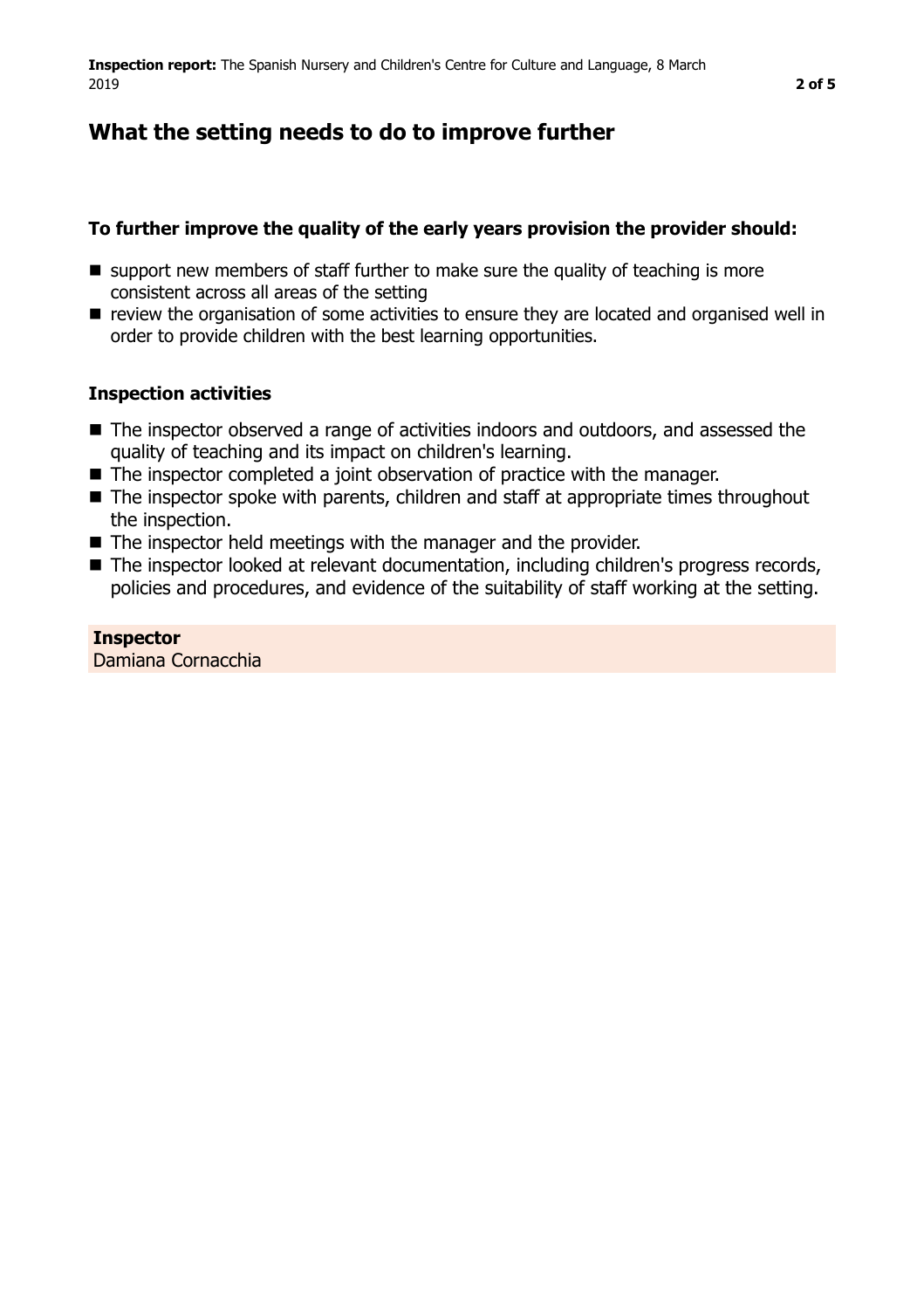# **Inspection findings**

## **Effectiveness of leadership and management is good**

Safeguarding is effective and there is a strong culture of safety within the setting. Staff have a good understanding of their safeguarding responsibilities and the procedures to follow should they have any concerns about a child or an adult. Effective risk assessments carried out by the manager and staff deployment help to keep the children safe. The manager and the provider work well together to continuously evaluate the setting. They gather information from parents and staff and direct observations of practice to identify what is working well and any areas for improvement. This promotes good outcomes for the children.

## **Quality of teaching, learning and assessment is good**

Children benefit from access to a good range of sensory and creative experiences. For example, babies enjoy exploring the triangular mirror tent and younger children have fun playing with water. Older children create artwork using junk modelling resources. Staff give children good opportunities to develop mathematical and literacy skills. For example, they promote and model mathematical language during as many activities and experiences as possible. Staff provide a wide range of mark-making resources and writing tools both indoors and outdoors. Children enjoy regular outings, for instance to the fire station and local water play facilities. Their learning is enhanced by a range of visitors to the setting, such as yoga and tennis instructors and people who bring in zoo animals.

## **Personal development, behaviour and welfare are good**

Children receive lots of praise and recognition for their efforts and achievements. This promotes their confidence and emotional well-being. Staff ensure children learn about the importance of good personal hygiene and healthy lifestyle. For example, they learn how to take care of their oral health and brush their teeth after lunch each day. Staff plan daily outdoor activities where the children enjoy fresh air while exploring the environment and play energetically. Children demonstrate very good self-help skills. For example, they take off and hang up their coats and independently wash their hands before all mealtimes.

## **Outcomes for children are good**

All children and babies progress well, including those who speak English as additional language and those receiving funding. They gain the key skills required for the next steps in their learning. Children are happy to talk about what they are doing and persevere to get things right. Older children demonstrate that they are ready for school; they speak clearly, can write their name and simple words, and have built good relationships with each other.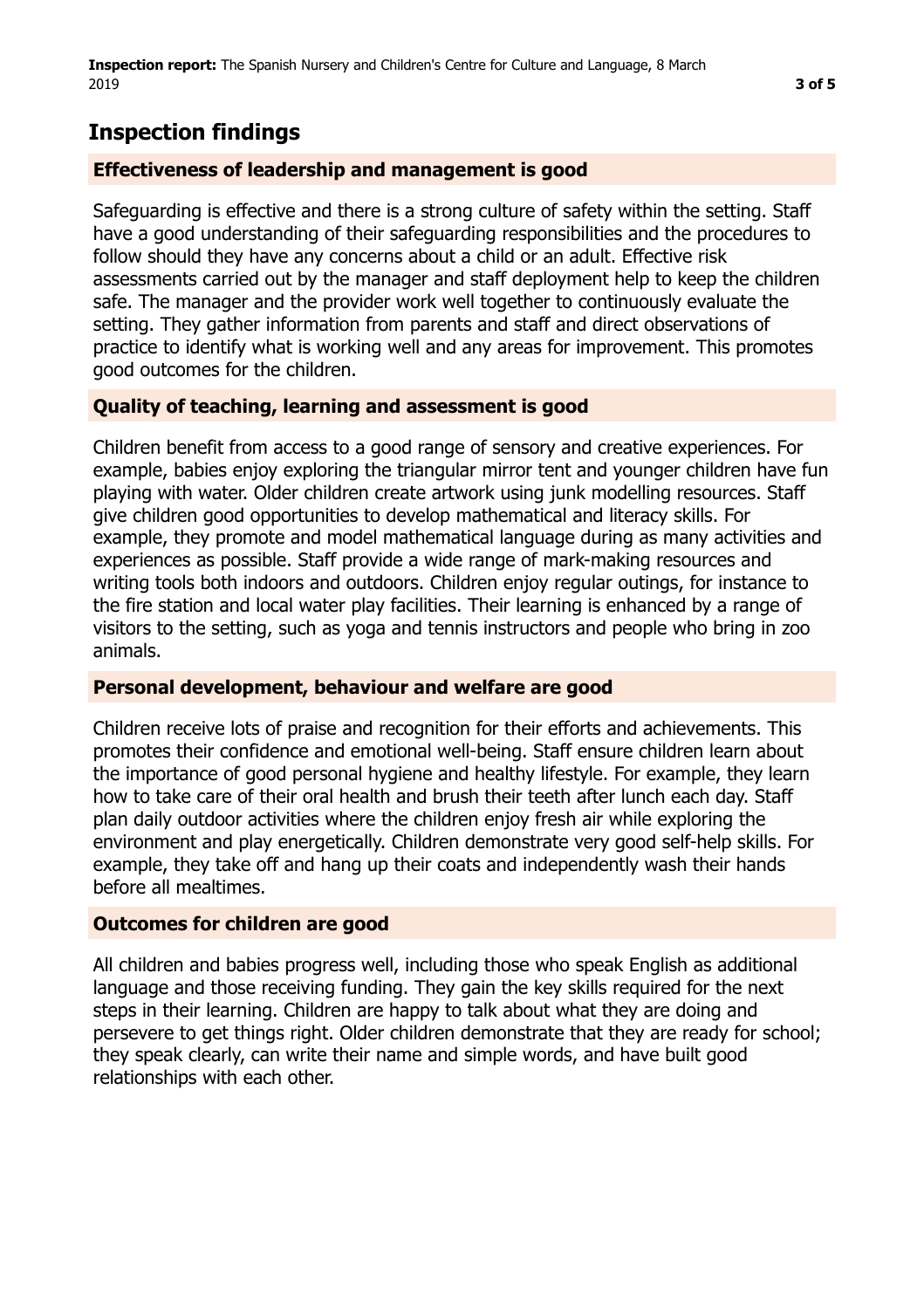**Inspection report:** The Spanish Nursery and Children's Centre for Culture and Language, 8 March 2019 **4 of [5](#page-4-0)**

## **Setting details**

| Unique reference number                             | EY453063                                                                             |
|-----------------------------------------------------|--------------------------------------------------------------------------------------|
| <b>Local authority</b>                              | Camden                                                                               |
| <b>Inspection number</b>                            | 10075277                                                                             |
| <b>Type of provision</b>                            | Childcare on non-domestic premises                                                   |
| <b>Registers</b>                                    | Early Years Register, Compulsory Childcare<br>Register, Voluntary Childcare Register |
| Day care type                                       | Sessional day care                                                                   |
| <b>Age range of children</b>                        | $1 - 4$                                                                              |
| <b>Total number of places</b>                       | 37                                                                                   |
| Number of children on roll                          | 49                                                                                   |
| Name of registered person                           | The Spanish Nursery Ltd.                                                             |
| <b>Registered person unique</b><br>reference number | RP908018                                                                             |
| Date of previous inspection                         | 15 April 2016                                                                        |
| <b>Telephone number</b>                             | 02074823622                                                                          |

The Spanish Nursery and Children's Centre for Language and Culture registered in 2012. The setting is privately owned by The Spanish Nursery Limited and operates from the hall within a community centre in Kentish Town, in the London Borough of Camden. The setting is open from 8am to 6pm every weekday for 48 weeks per year. In addition, there are out-of-school activities for older children. The setting is in receipt of funding for nursery education. There are 12 members of staff, including the manager, working with the children. Of these, seven hold qualifications at level 6 and have qualified teacher status. The setting teaches children in Spanish and English.

This inspection was carried out by Ofsted under sections 49 and 50 of the Childcare Act 2006 on the quality and standards of provision that is registered on the Early Years Register. The registered person must ensure that this provision complies with the statutory framework for children's learning, development and care, known as the early years foundation stage.

Any complaints about the inspection or the report should be made following the procedures set out in the quidance *Complaints procedure: raising concerns and making* complaints about Ofsted, which is available from Ofsted's website: www.ofsted.gov.uk. If you would like Ofsted to send you a copy of the guidance, please telephone 0300 123 4234, or email [enquiries@ofsted.gov.uk.](mailto:enquiries@ofsted.gov.uk)